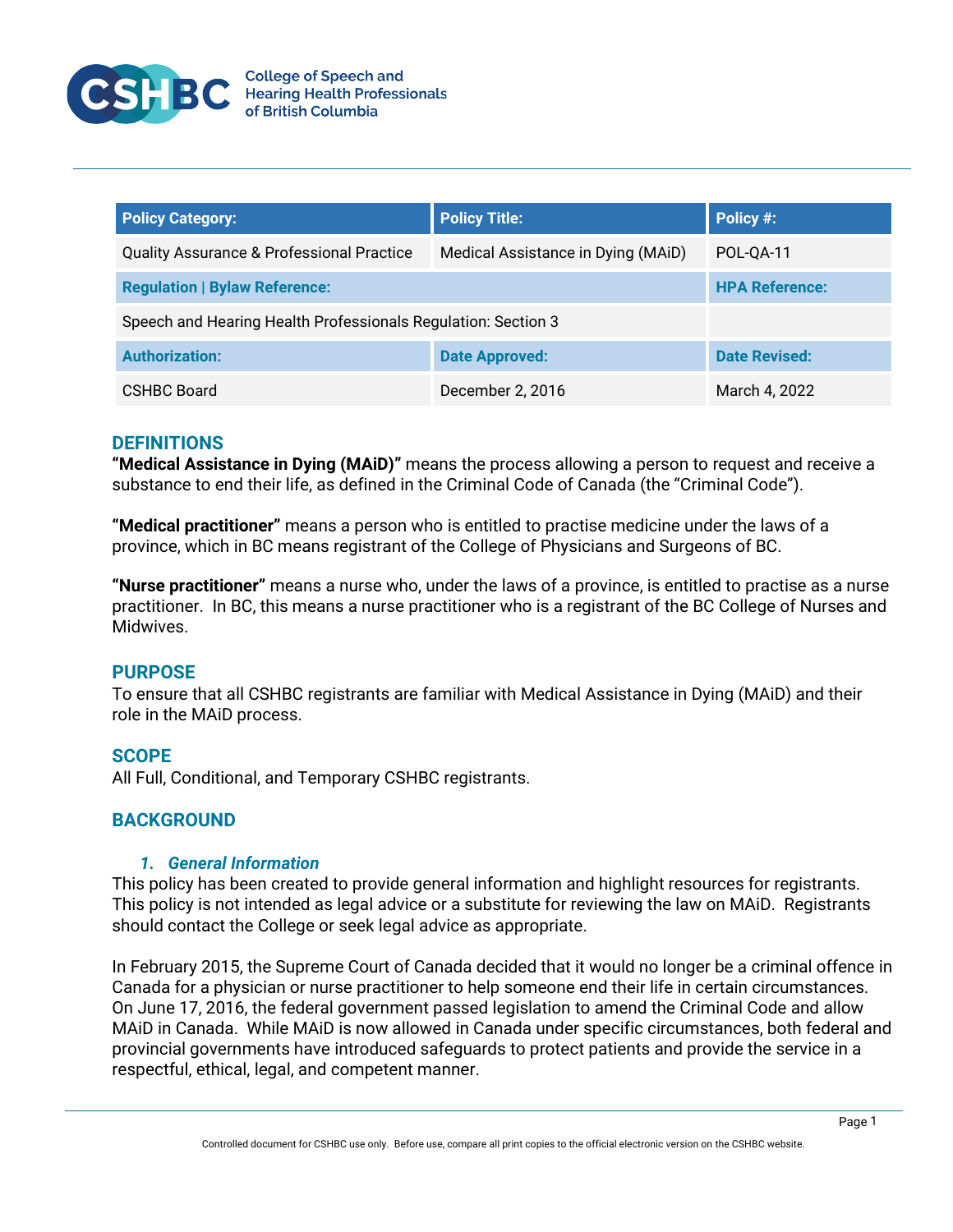

# *2. Eligibility for MAiD*

As set out in the Criminal Code, MAiD means, and can only occur in two forms:

- the administering by a medical practitioner or nurse practitioner of a substance to a person, at their request, that causes their death (sometimes called "clinically administered MAiD"); or
- the prescribing or providing by a medical practitioner or nurse practitioner of a substance to a person, at their request, so that they may self-administer the substance and in doing so cause their own death (sometimes called "self- administered MAiD").

This means only a physician or nurse practitioner can assess eligibility for or provide MAiD, or prescribe a substance to a person to self-administer, if the patient meets the required criteria.

To be eligible for MAiD, a person must meet all of the following criteria:

- be eligible for publicly funded health-care services in Canada;
- **be at least 18 and capable of making decisions about their health;**
- make a voluntary request in writing for MAiD that, is not a result of external pressure;
- give informed consent to receive MAiD after having been informed of the means available to relieve their suffering including palliative care; and
- have a grievous and irremediable medical condition, which means:
	- $\circ$  they have a serious and incurable illness, disease, or disability;
	- $\circ$  they are in an advanced state of decline that cannot be reversed; and
	- $\circ$  that illness, disease, or disability or that state of decline causes them enduring physical or psychological suffering that is intolerable to them and cannot be relieved under conditions that they consider acceptable.

# *3. Application Process for MAiD*

Anyone looking to access MAiD should contact their doctor or nurse practitioner, who can discuss the options available to them and provide them with the required information and forms. [Each BC health](https://www2.gov.bc.ca/gov/content/health/accessing-health-care/home-community-care/care-options-and-cost/end-of-life-care/medical-assistance-in-dying)  [authority has designated person\(s\) to connect those seeking information about MAiD resources.](https://www2.gov.bc.ca/gov/content/health/accessing-health-care/home-community-care/care-options-and-cost/end-of-life-care/medical-assistance-in-dying)

To receive MAiD, a person must be assessed by two independent doctors or nurse practitioners to see whether they are eligible for MAiD. A consultation with a third doctor or nurse practitioner that has expertise in the condition causing the person's suffering may also be required.

A person requesting MAiD must be able to give informed consent both:

- **at the time of their request; and**
- **F** immediately before MAID is provided, subject to some exceptions.

In some circumstances, a person may waive the requirement to provide consent immediately before MAiD is provided. This is only available if the person's natural death is reasonably foreseeable, and where there are concerns that they may lose the capacity to consent before MAiD is provided to them.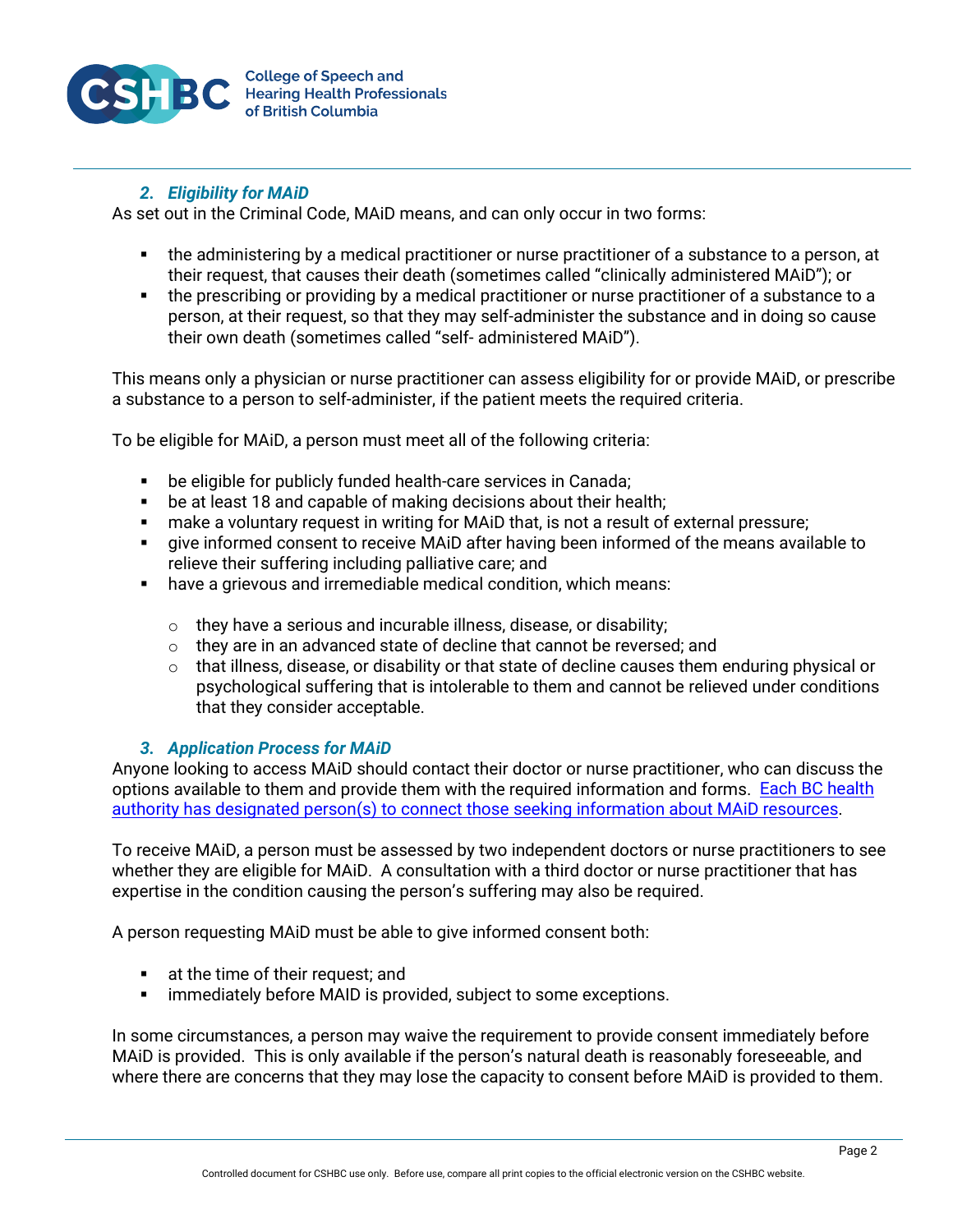

In such cases, a written agreement is required between the person (the "requester") and the physician or nurse practitioner who will provide them with MAiD (the "prescriber"). Registrants providing supports to clients in these circumstances may want to review the relevant forms produced by the Ministry of Health.

# **IMPORTANT: registrants cannot complete the Waiver of Final Consent form and must refer clients to their doctor or nurse practitioner regarding whether they meet the criteria to waive consent.**

# *4. Voluntary Requests & Independent Witnesses*

Requests for MAiD must be voluntary, made in writing, and be witnessed by one "independent witness", who can be anyone 18 or older and who understands the request. However, a person **cannot** be an independent witness if they:

- know or believe that they are a beneficiary under the will of the person making the request, or would receive a financial or other material benefit resulting from that person's death;
- are an owner or operator of any health care facility where the person making the request is being treated or lives;
- provide health care services or personal care to the person making the request (unless this is as their primary occupation for which they are paid); or
- are a doctor or nurse practitioner who is involved in assessing the person's eligibility for medical assistance in dying or providing the person with medical assistance in dying.

If you are asked to be an independent witness, you must ensure you are eligible to do so.

# *5. Recent Changes to MAID*

On March 17, 2021, the federal government passed new legislation relating to MAiD. The law made several changes to the Criminal Code, which are now in force. These changes impact the eligibility criteria for those who have a "grievous and irremediable condition," by expanding eligibility to those whose natural death is not reasonably foreseeable, which was previously required.

Other changes to be aware of include:

- a person may waive final consent if their natural death is foreseeable, and it is anticipated that they may lose capacity to provide consent on the date MAiD is scheduled;
- safeguards have added for those whose natural death is reasonably foreseeable and those whose is not. These include:
	- $\circ$  where a person's natural death is not reasonably foreseeable, a 90-day "reflection period" is required unless both assessors agree a shorter period is appropriate;
	- $\circ$  where a person's natural death is reasonably foreseeable, they can complete a written agreement with their physician or nurse practitioner in advance to waive final consent.

### **REGISTRANT RESPONSIBILITIES**

Registrants are responsible for understanding MAiD, the extent of their role, and how it may impact their clients. Registrants may be the first point of contact for clients who wish to discuss MAiD and may be asked about the client's eligibility for MAiD. In these instances, registrants must refer their client to their physician or nurse practitioner, or to their regional health authority.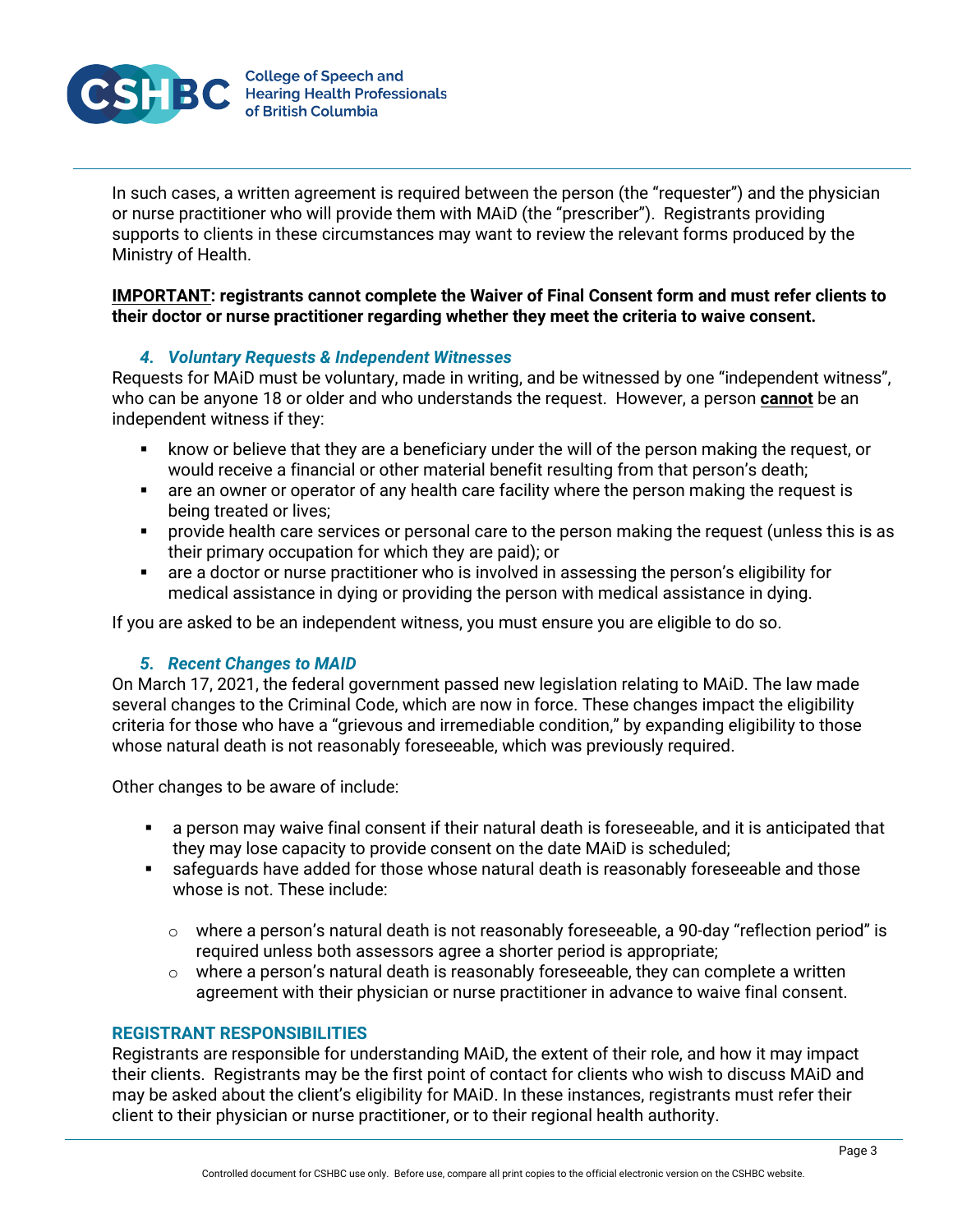

# **IMPORTANT: under no circumstances should a registrant advise a specific client about their eligibility for MAiD. Registrants are not authorized at law to:**

- **assess eligibility for MAiD;**
- determine capacity to provide informed consent for MAiD;
- **EXECUTE:** administer drugs for MAID

Both federal and provincial governments have made safeguards for MAiD in addition to the requirements set out in the Criminal Code. These include:

- the client must be informed that they can withdraw their request at any time, in any manner
- **F** if the client has difficulty communicating, all necessary measures must be taken to provide a reliable means for the client to understand the information provided to them and communicate their decision;
- any agreement to waive final consent will be invalid if the client, after having lost decisionmaking capacity, demonstrates refusal or resistance to the administration of MAiD by words, sounds or gestures;
- BC has also added additional safeguards, some of which have been temporarily eased during the COVID-19 public health emergency to ensure that people continue to have access to MAiD.

Registrants may be asked by a physician or nurse practitioner to assist with and may provide:

- **EXECT** assistance to clients in overcoming a communication barrier;
- communication supports during the client's discussions with MAiD physicians or nurse practitioners;
- information regarding the client's communication abilities to assist MAiD physicians or nurse practitioners;
- **EXECT** input into the development of interprofessional policies for MAID.

With client consent, a registrant may provide information regarding a client's assessment results, in accordance with the registrant's scope of practice, (e.g., hearing status, swallowing assessment results, communication status) as well as information regarding their preferred method of communication (e.g., augmentative communication, sign language).

Registrants must be aware of and follow any pertinent, employer-related policies regarding MAiD.

Registrants must document any referrals that they make, relating to a client's request for MAiD as per the CSHBC practice standard *Documentation & Records Management* (SOP-PRAC-01) and clinical practice guideline *Documentation & Records Management* (CPG-04).

# **CSHBC RELATED DOCUMENTS**

*[Documentation &](http://cshbc.ca/wp-content/uploads/2019/02/CSHBC-CPG-04-Documentation-Records-Management.pdf) Records Management* (CPG-04)

*[Professional Accountability & Responsibility](https://cshbc.ca/wp-content/uploads/2019/02/CSHBC-SOP-PROF-05-Professional-Accountability-Responsibility.pdf)* (SOP-PROF-05)